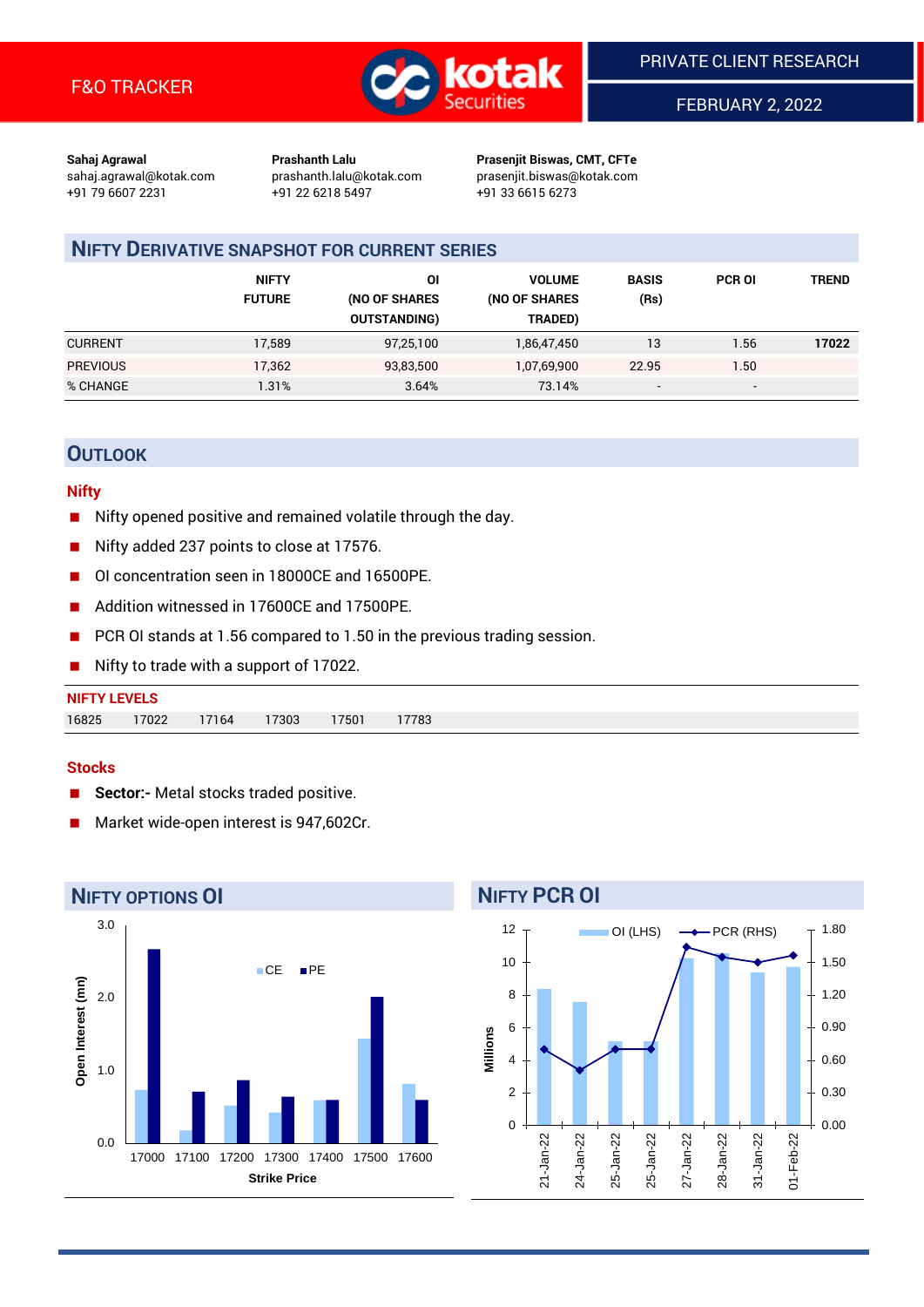# **FUTURE STATISTICS**

# **OI INCREASE**

| <b>SYMBOL</b>     | ΟI     | ΟI          | <b>PRICE CHG</b> |
|-------------------|--------|-------------|------------------|
|                   | $(\%)$ | (SHARES)    | $(\%)$           |
| <b>ABB</b>        | 133.2% | 2,28,500    | $-0.6%$          |
| <b>NAVINFLUOR</b> | 33.0%  | 5,06,700    | 8.2%             |
| <b>CROMPTON</b>   | 28.7%  | 19,99,800   | $-2.3%$          |
| <b>METROPOLIS</b> | 19.0%  | 6,09,400    | 1.2%             |
| <b>INDHOTEL</b>   | 17.8%  | 1,87,02,300 | 3.2%             |
| DALBHARAT         | 16.2%  | 5,21,750    | 6.8%             |
| <b>IRCTC</b>      | 15.5%  | 96,24,125   | $-1.3%$          |
| <b>ASHOKLEY</b>   | 11.9%  | 3,19,68,000 | $-1.6%$          |
| <b>IDFC</b>       | 9.3%   | 8,38,40,000 | 4.3%             |
| <b>MCX</b>        | 9.2%   | 17,20,950   | $-0.2%$          |

| <b>OI DECREASE</b> |         |             |                  |
|--------------------|---------|-------------|------------------|
| <b>SYMBOL</b>      | ΟI      | ΟI          | <b>PRICE CHG</b> |
|                    | $(\%)$  | (SHARES)    | $(\%)$           |
| <b>INDUSINDBK</b>  | $-8.1%$ | 3,03,48,000 | 5.8%             |
| COROMANDEL         | $-7.6%$ | 11,10,000   | $-0.2%$          |
| <b>ICICIBANK</b>   | $-6.8%$ | 8,96,83,000 | 2.7%             |
| <b>INDIGO</b>      | $-5.8%$ | 30,96,500   | 5.1%             |
| <b>HCLTECH</b>     | $-5.7%$ | 2,85,12,400 | 3.0%             |
| BAJAJ-AUTO         | $-5.6%$ | 21,35,500   | $-0.8%$          |
| GAIL               | $-5.1%$ | 2,89,87,200 | 2.2%             |
| <b>CUMMINSIND</b>  | $-5.1%$ | 13,81,800   | 1.1%             |
| L&TFH              | $-4.8%$ | 6,66,53,356 | 2.1%             |
| <b>GUJGASLTD</b>   | $-4.1%$ | 17,51,250   | 1.2%             |

# **CASH STATISTICS**

| <b>TOP VOLUMES</b> |                      |              |              |  |  |  |  |  |
|--------------------|----------------------|--------------|--------------|--|--|--|--|--|
| <b>SYMBOL</b>      | <b>TRADED SHARES</b> | <b>VALUE</b> | <b>CLOSE</b> |  |  |  |  |  |
|                    | (QTY)                | (IN LAKHS)   |              |  |  |  |  |  |
| <b>TATAMOTORS</b>  | 4,80,30,231          | 2,43,016     | 504          |  |  |  |  |  |
| <b>TATASTEEL</b>   | 1,70,75,268          | 1,93,680     | 1,167        |  |  |  |  |  |
| <b>TATAPOWER</b>   | 7,41,85,275          | 1,86,189     | 250          |  |  |  |  |  |
| <b>SBIN</b>        | 3,22,45,356          | 1,72,057     | 532          |  |  |  |  |  |
| <b>ICICIBANK</b>   | 2,00,31,583          | 1,61,660     | 810          |  |  |  |  |  |
| <b>RELIANCE</b>    | 60,92,033            | 1,45,892     | 2,379        |  |  |  |  |  |
| <b>AXISBANK</b>    | 1,54,57,534          | 1,21,343     | 782          |  |  |  |  |  |
| <b>HDFCBANK</b>    | 73,69,742            | 1,10,578     | 1,497        |  |  |  |  |  |
| <b>SUNPHARMA</b>   | 1,23,37,459          | 1,08,187     | 892          |  |  |  |  |  |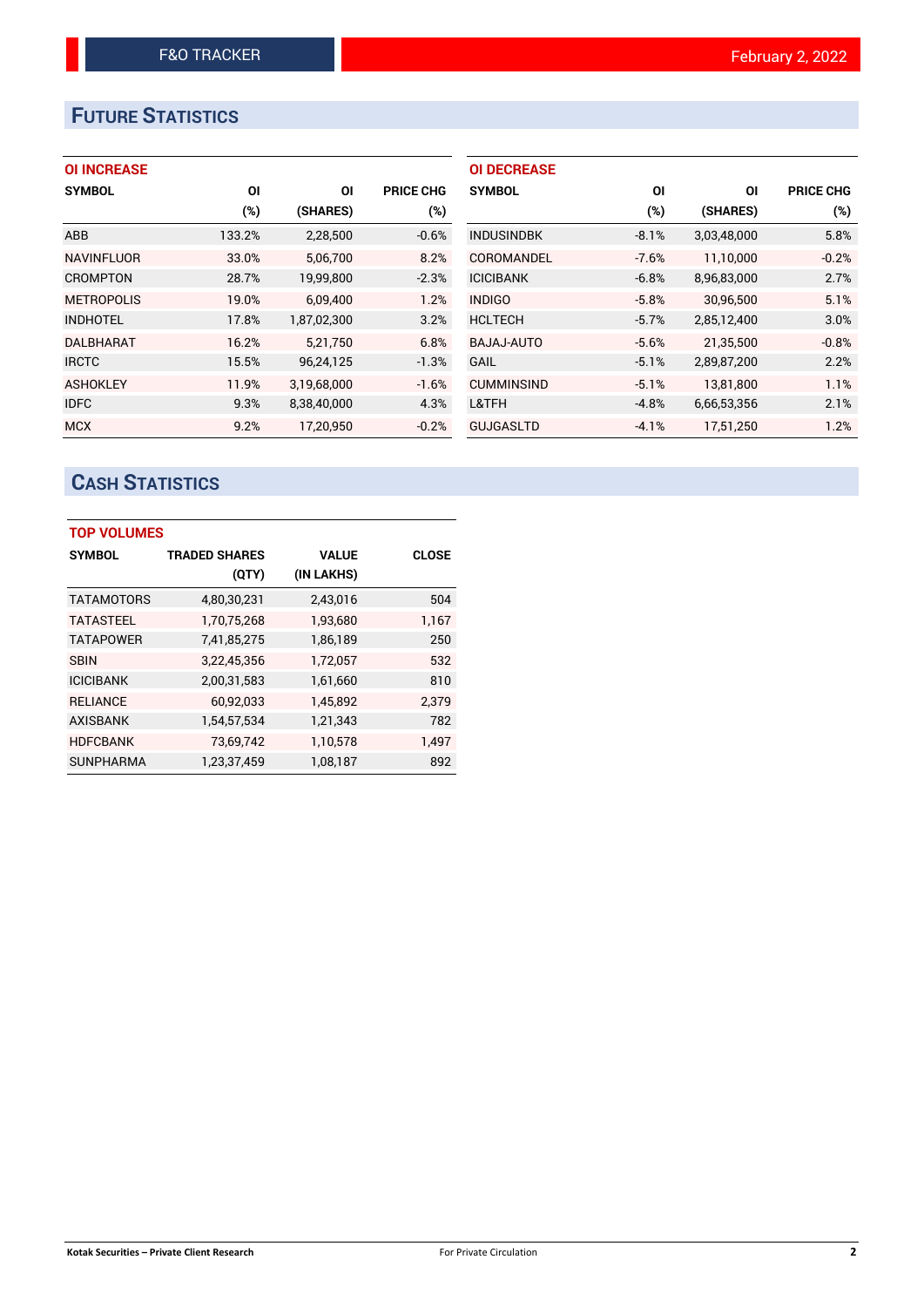# **OPTION STATISTICS**

# **SIGNIFICANT CALL OPEN INTEREST**

| <b>SYMBOL</b> | <b>STRK</b><br><b>PRICE</b> | <b>OPTION</b><br>TYPE | <b>CLOSE</b><br>(RS) | <b>FUT</b><br><b>CLOSE</b> | ΟI<br>(SHARES) |
|---------------|-----------------------------|-----------------------|----------------------|----------------------------|----------------|
| ONGC          | 180                         | <b>CE</b>             | 1.7                  | 170                        | 220,14,300     |
| ONGC          | 175                         | CF                    | 2.6                  | 170                        | 130,90,000     |
| <b>NTPC</b>   | 145                         | <b>CE</b>             | 0.8                  | 138                        | 191,40,600     |
| <b>NTPC</b>   | 150                         | <b>CE</b>             | 0.6                  | 138                        | 174,36,300     |
| ONGC          | 170                         | <b>CE</b>             | 4.5                  | 170                        | 109,10,900     |
| <b>NTPC</b>   | 140                         | <b>CE</b>             | 1.7                  | 138                        | 153,95,700     |
| <b>IOC</b>    | 125                         | <b>CE</b>             | 1.6                  | 118                        | 98,21,500      |
| M&M           | 900                         | <b>CE</b>             | 12.1                 | 873                        | 23,40,100      |
| <b>IOC</b>    | 130                         | <b>CE</b>             | 1.0                  | 118                        | 80,99,000      |
| <b>BPCL</b>   | 400                         | <b>CE</b>             | 4.6                  | 375                        | 48,47,400      |

| <b>SIGNIFICANT PUT OPEN INTEREST</b> |              |               |              |              |           |  |  |  |
|--------------------------------------|--------------|---------------|--------------|--------------|-----------|--|--|--|
| <b>SYMBOL</b>                        | STRK         | <b>OPTION</b> | <b>CLOSE</b> | <b>FUT</b>   | ΟI        |  |  |  |
|                                      | <b>PRICE</b> | TYPE          | (RS)         | <b>CLOSE</b> | (SHARES)  |  |  |  |
| <b>MARUTI</b>                        | 8,000        | <b>PE</b>     | 92.9         | 8,566        | 3,07,300  |  |  |  |
| <b>NTPC</b>                          | 135          | PF            | 1.5          | 138          | 45,54,300 |  |  |  |
| <b>BANKBARODA</b>                    | 90           | <b>PE</b>     | 0.8          | 107          | 80,14,500 |  |  |  |
| <b>TATAMOTORS</b>                    | 500          | PF            | 19.1         | 503          | 47,88,000 |  |  |  |
| <b>WIPRO</b>                         | 550          | <b>PE</b>     | 8.0          | 577          | 19,65,600 |  |  |  |
| <b>TATAPOWER</b>                     | 220          | PE            | 2.5          | 251          | 58,99,500 |  |  |  |
| <b>HCLTECH</b>                       | 1,100        | <b>PE</b>     | 15.7         | 1.134        | 13,65,700 |  |  |  |
| <b>TATAPOWER</b>                     | 230          | <b>PE</b>     | 4.5          | 251          | 56,76,750 |  |  |  |
| <b>TCS</b>                           | 3,800        | <b>PE</b>     | 77.3         | 3,805        | 5,58,450  |  |  |  |
| <b>TATAMOTORS</b>                    | 450          | PE            | 4.4          | 503          | 33.74.400 |  |  |  |

| SIGNIFICANT CALL OPEN INTEREST ADDITION |              |               |             |        |              |  |  |  |  |
|-----------------------------------------|--------------|---------------|-------------|--------|--------------|--|--|--|--|
| <b>SYMBOL</b>                           | <b>STRK</b>  | <b>OPTION</b> | <b>OPEN</b> | OI CHG | <b>CLOSE</b> |  |  |  |  |
|                                         | <b>PRICE</b> | TYPE          | <b>INT</b>  | $(\%)$ | (Rs)         |  |  |  |  |
| <b>HINDPETRO</b>                        | 290          | CЕ            | 3,29,400    | 6000%  | 10.1         |  |  |  |  |
| IOC                                     | 118          | СE            | 2,92,500    | 4400%  | 3.4          |  |  |  |  |
| <b>IOC</b>                              | 119          | <b>CE</b>     | 2,66,500    | 4000%  | 3.0          |  |  |  |  |
| <b>INDIACEM</b>                         | 245          | <b>CE</b>     | 1.10.200    | 3700%  | 6.4          |  |  |  |  |
| <b>HINDPETRO</b>                        | 300          | CЕ            | 10,50,300   | 2679%  | 6.0          |  |  |  |  |
| IOC                                     | 121          | <b>CE</b>     | 3,57,500    | 2650%  | 2.4          |  |  |  |  |
| <b>HINDPETRO</b>                        | 295          | <b>CE</b>     | 1,40,400    | 2500%  | 7.9          |  |  |  |  |
| <b>SUNPHARMA</b>                        | 980          | <b>CE</b>     | 1,26,700    | 2163%  | 3.5          |  |  |  |  |
| <b>IDFC</b>                             | 72           | <b>CE</b>     | 19,00,000   | 1800%  | 1.7          |  |  |  |  |
| SUNPHARMA                               | 970          | СE            | 1,07,100    | 1175%  | 4.0          |  |  |  |  |

| SIGNIFICANT PUT OPEN INTEREST ADDITION |              |               |             |       |       |  |  |  |  |
|----------------------------------------|--------------|---------------|-------------|-------|-------|--|--|--|--|
| <b>SYMBOL</b>                          | <b>STRK</b>  | <b>OPTION</b> | <b>OPEN</b> |       | CLOSE |  |  |  |  |
|                                        | <b>PRICE</b> | <b>TYPE</b>   | INT         | (%)   | (Rs)  |  |  |  |  |
| <b>SUNPHARMA</b>                       | 860          | <b>PE</b>     | 5,45,300    | 7690% | 10.4  |  |  |  |  |
| SUNPHARMA                              | 890          | <b>PE</b>     | 1,29,500    | 6067% | 23.0  |  |  |  |  |
| <b>SUNPHARMA</b>                       | 870          | <b>PE</b>     | 4,68,300    | 5046% | 13.8  |  |  |  |  |
| ITC.                                   | 219          | <b>PE</b>     | 2.46.400    | 3750% | 3.8   |  |  |  |  |
| <b>FSL</b>                             | 155          | <b>PE</b>     | 6,73,400    | 1519% | 6.1   |  |  |  |  |
| <b>ITC</b>                             | 224          | <b>PE</b>     | 1,02,400    | 1500% | 6.2   |  |  |  |  |
| <b>BANKBARODA</b>                      | 87           | <b>PE</b>     | 1,87,200    | 1500% | 0.8   |  |  |  |  |
| <b>ITC</b>                             | 208          | <b>PE</b>     | 5,69,600    | 1383% | 1.2   |  |  |  |  |
| <b>IOC</b>                             | 106          | <b>PE</b>     | 5,46,000    | 1300% | 0.5   |  |  |  |  |
| <b>SUNPHARMA</b>                       | 850          | <b>PE</b>     | 7,13,300    | 1128% | 7.9   |  |  |  |  |

|                  | <b>CALL OPTION VOLUMES</b> |               |                  |              |                   | <b>PUT OPTION VOLUMES</b> |               |                  |              |  |
|------------------|----------------------------|---------------|------------------|--------------|-------------------|---------------------------|---------------|------------------|--------------|--|
| <b>SYMBOL</b>    | <b>STRK</b>                | <b>OPTION</b> | <b>CONTRACTS</b> | <b>CLOSE</b> | <b>SYMBOL</b>     | <b>STRK</b>               | <b>OPTION</b> | <b>CONTRACTS</b> | <b>CLOSE</b> |  |
|                  | <b>PRICE</b>               | <b>TYPE</b>   |                  | (Rs)         |                   | <b>PRICE</b>              | <b>TYPE</b>   |                  | (Rs)         |  |
| <b>TATASTEEL</b> | 1,200                      | <b>CE</b>     | 34,194           | 37.1         | <b>TATASTEEL</b>  | 1,100                     | <b>PE</b>     | 16,663           | 21.3         |  |
| <b>SUNPHARMA</b> | 900                        | <b>CE</b>     | 28,026           | 15.8         | <b>RELIANCE</b>   | 2,300                     | <b>PE</b>     | 9,106            | 26.2         |  |
| <b>RELIANCE</b>  | 2,400                      | <b>CE</b>     | 27,760           | 59.0         | <b>TATASTEEL</b>  | 1,000                     | PE            | 8,759            | 5.8          |  |
| <b>RELIANCE</b>  | 2.500                      | <b>CE</b>     | 25.970           | 25.1         | <b>RELIANCE</b>   | 2.400                     | <b>PE</b>     | 8.476            | 68.0         |  |
| <b>ITC</b>       | 230                        | <b>CE</b>     | 23,578           | 4.0          | <b>TATAMOTORS</b> | 500                       | <b>PE</b>     | 7.836            | 19.1         |  |
| <b>LT</b>        | 2.000                      | <b>CE</b>     | 19,907           | 47.7         | <b>TATASTEEL</b>  | 1.080                     | <b>PE</b>     | 6.827            | 16.6         |  |
| <b>INFY</b>      | 1,800                      | <b>CE</b>     | 17,254           | 28.0         | <b>INFY</b>       | 1,700                     | <b>PE</b>     | 6,484            | 13.2         |  |
| <b>TCS</b>       | 3.800                      | <b>CE</b>     | 16.594           | 83.9         | <b>ICICIBANK</b>  | 800                       | <b>PE</b>     | 6.473            | 16.7         |  |
| <b>ITC</b>       | 220                        | <b>CE</b>     | 16,333           | 8.0          | <b>RELIANCE</b>   | 2,200                     | <b>PE</b>     | 6,321            | 8.3          |  |
| <b>AXISBANK</b>  | 800                        | <b>CE</b>     | 15,194           | 12.6         | <b>HDFCBANK</b>   | 1,500                     | PE            | 5,905            | 33.1         |  |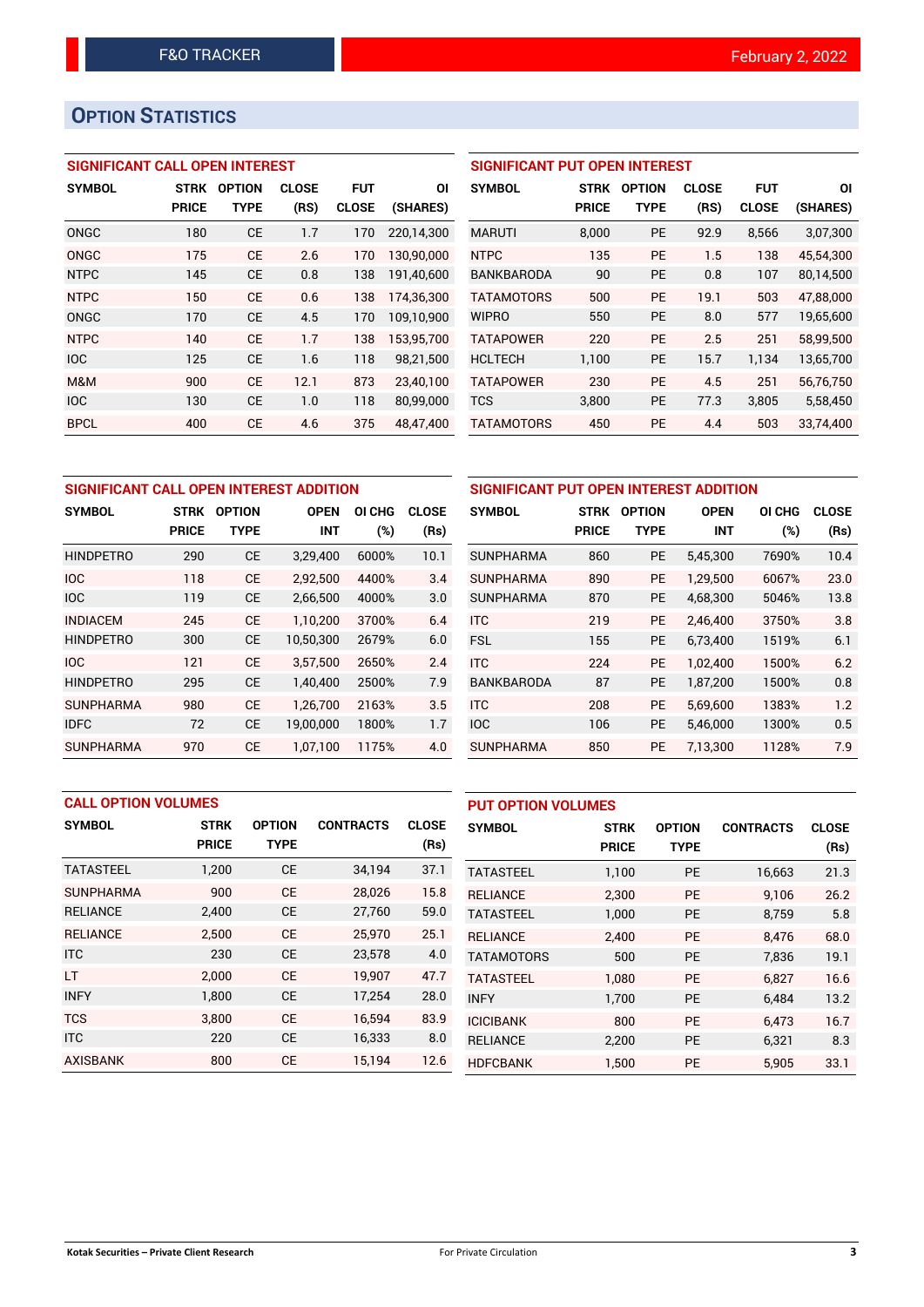## **RATING SCALE (PRIVATE CLIENT GROUP)**

- **BUY**  Stock/Index looks strong from the expiry/near term perspective and is expected to gain on the basis of technical and/or derivative parameters. Time frame is minimum of current expiry and in certain cases extend to the next series depending on the stock behaviour. Strict stop loss needs to be adhered to for every buy/long recommendation given.
- **SELL** Stock/Index looks weak from the expiry/near term perspective and is expected to gain on the basis of technical and/or derivative parameters. Time frame is minimum of current expiry and in certain cases extend to the next series depending on the stock behaviour. Strict stop loss needs to be adhered to for every sell/short recommendation given.

#### **FUNDAMENTAL RESEARCH TEAM (PRIVATE CLIENT GROUP)**

**Shrikant Chouhan Arun Agarwal Amit Agarwal, CFA Hemali Dhame** shrikant.chouhan@kotak.com arun.agarwal@kotak.com agarwal.amit@kotak.com Hemali.Dhame@kotak.com +91 22 6218 5408 +91 22 6218 6443 +91 22 6218 6439 +91 22 6218 6433

Metals & Mining, Midcap Pharmaceuticals Pharmaceuticals Research Associate Support Executive<br>
iatin.damania@kotak.com purvi.shah@kotak.com rini.mehta@kotak.com k.kathirvelu@kotak.com jatin.damania@kotak.com

**Sumit Pokharna** Pankaj Kumar<br>Oil and Gas, Information Tech Midcap Oil and Gas, Information Tech sumit.pokharna@kotak.com pankajr.kumar@kotak.com +91 22 6218 6438 +91 22 6218 6434

**Jatin Damania Purvi Shah Rini Mehta K. Kathirvelu**

Transportation, Paints, FMCG Banking & Finance

+91 22 6218 6440 +91 22 6218 6432 +91 80801 97299 +91 22 6218 6427

### **TECHNICAL RESEARCH TEAM (PRIVATE CLIENT GROUP) Shrikant Chouhan Amol Athawale Sayed Haider**

[shrikant.chouhan@kotak.com](mailto:shrikant.chouhan@kotak.com) [amol.athawale@kotak.com](mailto:amol.athawale@kotak.com) Research Associate +91 22 6218 5408 +91 20 6620 3350 [sayed.haider@kotak.com](mailto:sayed.haider@kotak.com)

+91 22 62185498

#### **DERIVATIVES RESEARCH TEAM (PRIVATE CLIENT GROUP)**

+91 79 6607 2231 +91 22 6218 5497 +91 33 6615 6273

**Sahaj Agrawal Prashanth Lalu Prasenjit Biswas, CMT, CFTe** [prasenjit.biswas@kotak.com](mailto:prasenjit.biswas@kotak.com)